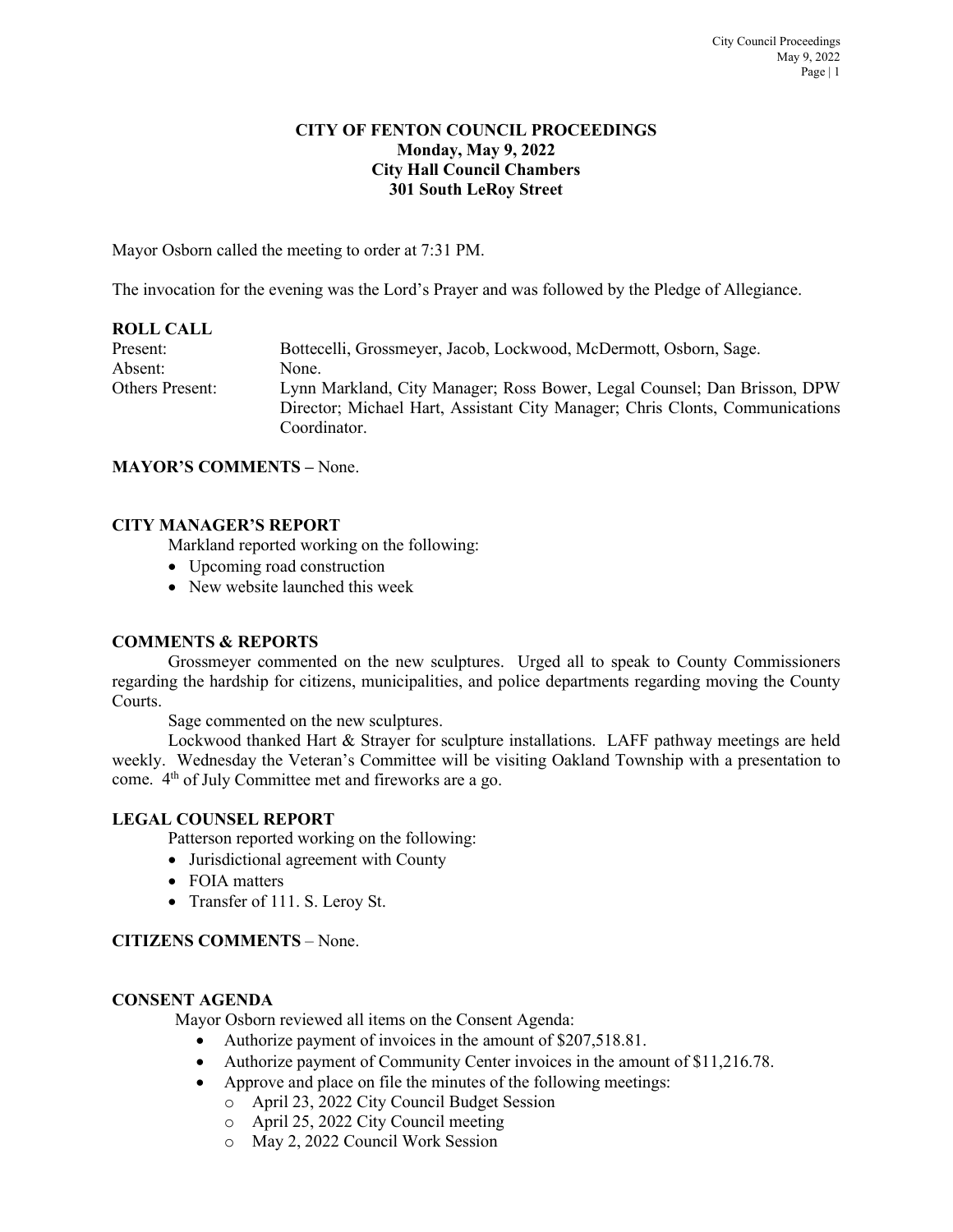A motion was made by Lockwood and supported by McDermott to approve the consent agenda as presented.

| YEAS:   | Bottecelli, Grossmeyer, Jacob, Lockwood, McDermott, Osborn, Sage. |                                             |
|---------|-------------------------------------------------------------------|---------------------------------------------|
| NAYS:   | None.                                                             |                                             |
| ABSENT: | None.                                                             | Motion carried by unanimous roll call vote. |

### **PUBLIC HEARING FOR BUDGET**

A motion was made by Osborn and supported by McDermott to open a Public Hearing at 7:42 p.m. to receive citizen comments on the proposed 2021-2022 amended budget, the proposed 2022-2023 fiscal budget, and the property tax millage rate to be levied to support this budget. Pursuant to public comment, City Council may adopt Resolution No. 22-13 and No. 22-14 to approve the 2022 amended budget, the 2023 budget, and set the supporting millage at 9.8822 or the maximum allowed by Headlee and Proposal A.

No public spoke. Osborn closed the public hearing at 7:43 p.m.

| YEAS:   | Grossmeyer, Jacob, Lockwood, McDermott, Osborn, Sage, Bottecelli. |                                             |
|---------|-------------------------------------------------------------------|---------------------------------------------|
| NAYS:   | None.                                                             |                                             |
| ABSENT: | None.                                                             | Motion carried by unanimous roll call vote. |

### **RESOLUTION NO. 22-13 RESOLUTION AMENDING FISCAL YEAR 2021-2022**

A motion was made by McDermott and supported by Jacob to approve Resolution No. 22-13 to amend the FY 2021-2022 budget.

| YEAS:   | Jacob, Lockwood, McDermott, Osborn, Sage, Bottecelli, Grossmeyer. |                                             |
|---------|-------------------------------------------------------------------|---------------------------------------------|
| NAYS:   | None.                                                             |                                             |
| ABSENT: | None.                                                             | Motion carried by unanimous roll call vote. |

### **RESOLUTION NO. 22-14 RESOLUTION APPROVING FISCAL YEAR 2022-2023 BUDGET**

A motion was made by McDermott and supported by Bottecelli to approve of Resolution No. 22-14 approving the FY-2022-2023 budget.

| YEAS:   | Lockwood, McDermott, Osborn, Sage, Bottecelli, Grossmeyer, Jacob. |                                             |
|---------|-------------------------------------------------------------------|---------------------------------------------|
| NAYS:   | None.                                                             |                                             |
| ABSENT: | None.                                                             | Motion carried by unanimous roll call vote. |

# **RESOLUTION NO. 22-15 RESOLUTION INITIATING AN AQUATIC WEED ERADICATION AND CONTROL PROGRAM**

A motion was made by Grossmeyer and supported by Sage to approve Resolution No. 22-15 and direct the City Manager to create the report.

| YEAS:   | McDermott, Osborn, Sage, Bottecelli, Grossmeyer, Jacob, Lockwood. |                                             |
|---------|-------------------------------------------------------------------|---------------------------------------------|
| NAYS:   | None.                                                             |                                             |
| ABSENT: | None.                                                             | Motion carried by unanimous roll call vote. |